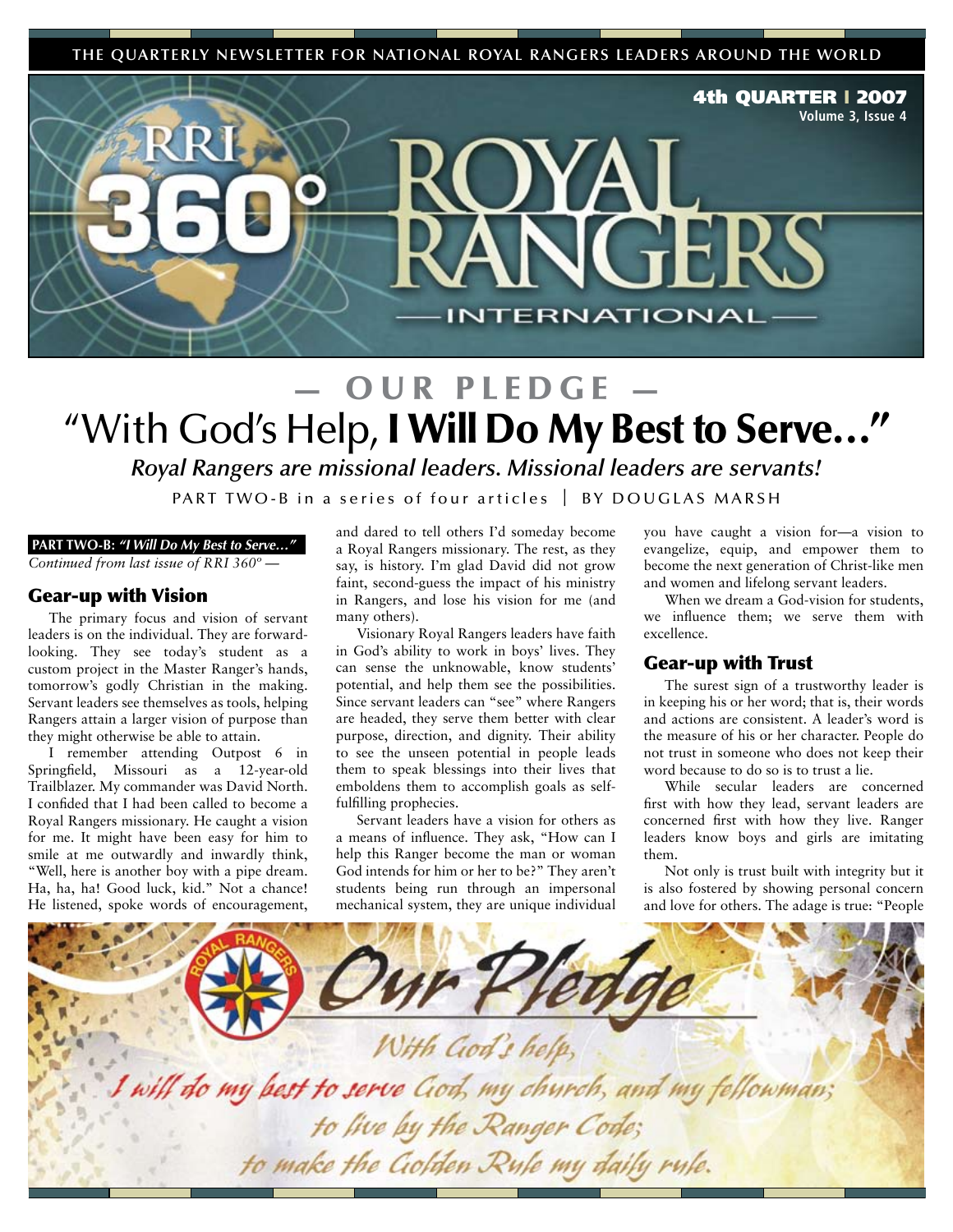don't care how much you know until they know how much you care."

Leadership influence is determined by relationship. The reality is leaders only have the influence others permit them to have (unless, of course, they chose to lead by fear and intimidation, which is manipulative leadership!). Servant leaders are radically committed to leading with love, to leading relationally.

Build friendships! Tear down walls that hinder closeness from growing between you and those you are called to influence. Learn to relate! Go ahead ordering a Dulce de Leche Frappuccino® Blended Créme at your local Starbucks® it is not really that hard. Get an Expedition Ranger to teach you, and she will love you for asking.

The most valued characteristic of a person, in any venue of life, has been shown to be trustworthiness. The old adage is true: "You cannot make a good deal with a bad person." Without trust, there is no foundation for leadership or relationship.

The outcome of distrust is discord and disharmony. Trust is built on truth; people extend trust to you to the limit of truth and no more. Servant leaders know that building trust builds influence and enables them to serve with excellence.

The net result of trust is relationships are deepened, common goals are attained, and Rangers, like their leaders, embody dependability. What is more, your moral, ethical, and spiritual standards build security into the lives of those around you and enhance their well-being. When we are trustworthy, we influence others; we serve with excellence.

### Gear-up with Empowerment

Empowerment is power sharing. Servant leaders share influence with others. They don't view leadership as acquiring and hoarding position or privilege but as fulfilling their responsibility to serve people.

Jesus empowered and released the people He led so they could achieve greater accomplishments than the ones He himself performed (John 14:12). This means you are willing to create the conditions and supply the resources that others need to succeed without being threatened by their resulting growth and success in service.

Veteran missionary George Davis has been my personal friend and mentor for many years. He was an empowering leader for me and for others for decades. His life is characterized by having produced dozens of capable leaders who have gone on to accomplish great things in the Kingdom. He was fond of naming popular sports stars and asking if you knew who their personal trainer was; of course, hardly anyone knows that. He believed that was a primary role of every leader—to mentor next generation leaders without fanfare. George taught me that empowerment involves listening, making

people feel significant, placing emphasis on teamwork, and valuing love and equality.

Empowerment is achieved by mentoring students (which is training them to meet expectations), by developing their skills, and by building their God-confidence. Then you release them for ministry and service. This builds Rangers, like you, into lifelong servant leaders. Suddenly, you are no longer leading a few students you are leading a movement!

Empowerment allows you to influence an ever-greater number of people and serve them with excellence. In turn, they influence a greater number of people and serve them with excellence. Empowerment begets service, ultimately permeating the entire outpost and beyond.

### Gear-up with Service



*The most valued characteristic of a person, in any venue of life, has been shown to be trustworthiness. The old adage is true: "You cannot make a good deal with a bad person."*

Servitude and service are different. Servitude is involuntary. Service is voluntary.

Rangers are passionate about being servant leaders because sin results in servitude. But Jesus' sacrifice lifts us from servitude to sin to service to God and His purposes. We were not drafted; we enlisted to serve students first as a way to influence them. Our service then opens the door allowing us to lead them, to influence them to be Christ-followers! We serve first, lead second (1 John 4:19).

I'm a father of two and love it. One of the memories every parent has is when his child brings him or her a picture he's drawn or a flower she's picked and says, "This is for you just because I love you." Wow! Life in that moment can't get better. One of the greatest gifts we give our heavenly Father is our service to people He loves and died for.

We serve by getting involved in students'

lives. We give time, energy, and finances. We are genuine and authentic; we create a place for boys to belong. We listen and lead with compassion.

Experienced leaders know that if they win someone to themselves they can win them to the Lord. Concisely, that is what Royal Rangers is about—giving mentors the tools to win boys and girls to themselves by serving them so they can win them to the Lord. The net result is our combined service as Royal Rangers leaders introduces millions of students to freedom from servitude to sin to a life of service to the Master Ranger.

### Conclusion

Is practicing servant leadership easy? Not at all! In fact, if you lead as a servant, people will at times treat you like one. Someone has said, "Being pressed into service often means being pressed out of shape."

But the outcome of living our service pledge is well worth it:

- ➤ Rangers will follow because they identify with and commit themselves to strong leaders who love them and have their best interests at heart.
- ➤ Rangers will expend greater personal effort to grow in the Lord, in leadership, in advancements, and in service because of your example.
- ➤ Rangers will be self-motivated, meaning leaders have to expend less energy "rallying the troops."
- ➤ Rangers will join the leaders' cause to evangelize, equip, and empower the next generation of Christ-like men and women and lifelong servant leaders. This transforms leaders from leadersof-followers to leaders-of-leaders; this is where growth turns from addition to multiplication.

Ancient Greek sculptors were in the habit of tearing the nails from their thumbs in order to detect with the quick of their flesh even a minute rough spot. If any flaw could be discovered even by this extreme measure, the marble was not smooth enough for them. They were dominated by a desire for excellence regardless of the sacrifice. As Royal Rangers leaders, let us pay the price to be true to our service pledge so that God can use us as tools to craft the next generation of men.

Royal Rangers, when you recite our pledge, "With God's help, **I will do my BEST to SERVE** God, my church, and my fellowman...," you are making a radical commitment to be an exceptional servant leader. Why? Because we are on a mission to reach, teach, and keep every Ranger-aged student in the world for Christ. To accomplish that, we must serve because service is our chief means of influencing students for eternity.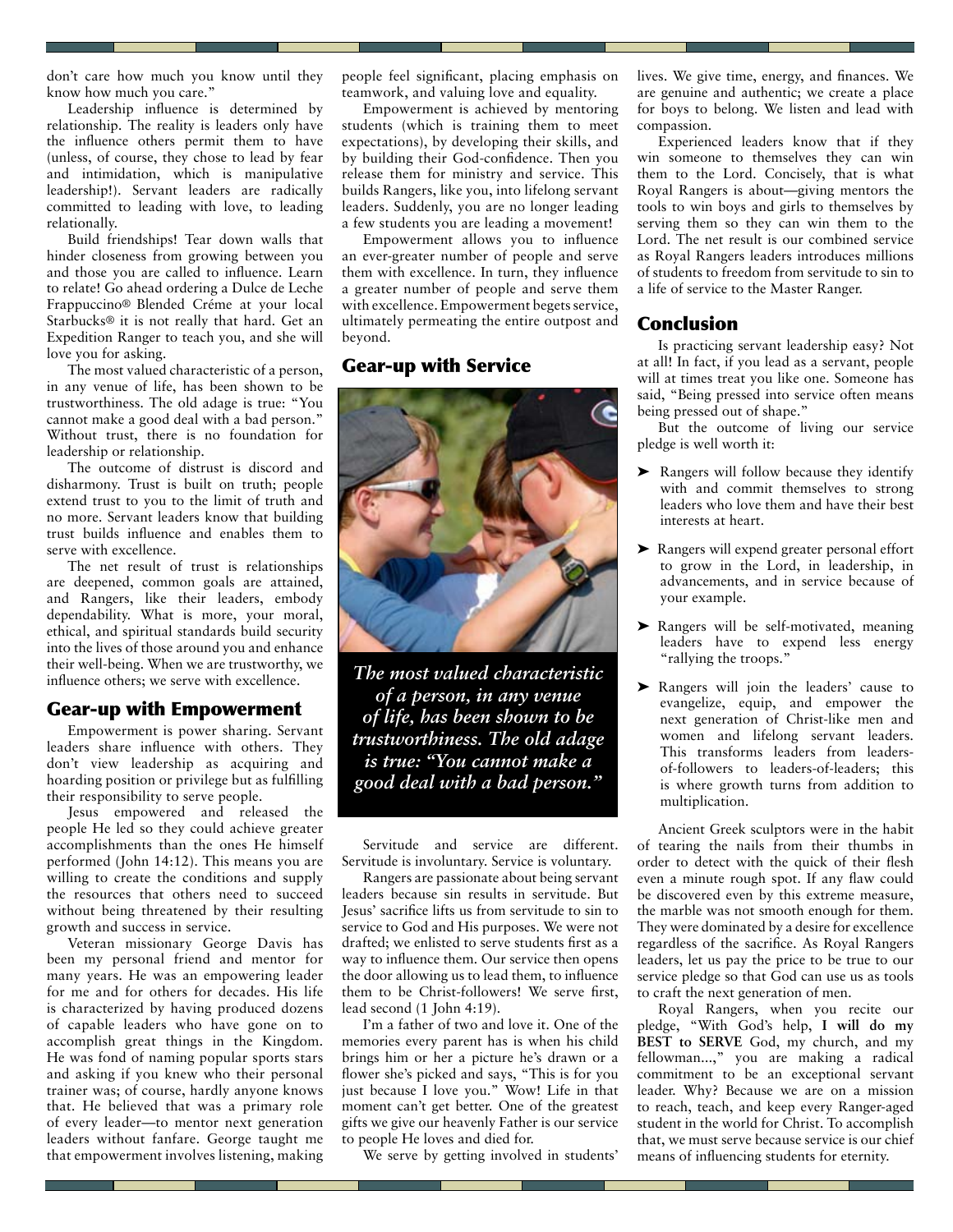### **More RRI Africa Summit Results**



Patrick Kawe, the national commander of Kenya, working with RRI to train 115 new leaders (including 8 women) in Ghana in November, 2008.

In the last issue of RRI 360°, we reported on the first ever RRI Africa Summit held in Nairobi, Kenya. We are still seeing the effects of this incredible conference, which was orchestrated by God. As a direct result of the n the last issue of RRI 360º, we reported on the first ever RRI Africa Summit held in Nairobi, Kenya. We are still seeing the effects of this incredible conference, which was orchestrated by God. As a direct result of the summit, Patrick Kawe of 40 new leaders in October. Also, RRI was able to send a team to the nation of Ghana to train 115 new leaders in November, and the nation of Madagscar is rapidly moving ahead with their plans to introduce Royal Rangers in 2008.

Walter Edem Atsutsey, the national Commander of Ghana, sent us this testimony about the Africa Summit's impact:

*"WE HAVE BEEN EDUCATING LEADERS AND MEMBERS OF THE CONGREGATION AT VARIOUS GATHERING AND MOUNTING STANDS FOR ROYAL RANGERS PRODUCTS SINCE WE RETURNED FROM THE KENYA SUMMIT. ABOUT 95% DID NOT KNOW OR UNDERSTAND WHAT ROYAL RANGERS IS ALL ABOUT. THEY ONLY KNEW US AS PERFORMING DRILLS AND MARCHING DURING LOCAL MEN MINISTRY DAY CELEBRATIONS.* 

*HOWEVER, AFTER LISTENING TO US EXPLAINING OUR MISSION AND THE KIND OF MATERIALS WE USE AND TEACHINGS WE GIVE THESE YOUNG PEOPLE, THEIR PERCEPTION ABOUT US HAS CHANGED COMPLETELY. MOST OF THEM CAME TO CONFESS THIS TO US AND EVEN*  PLEDGE EITHER TO JOIN AS COMMANDERS OR SUPPORT *THE MINISTRY. THIS IS A GREAT ENCOURAGEMENT TO US.* 

*THE RANGERS AND COMMANDERS ARE VERY EXCITED ABOUT THE NEW CURRICULUM AND PRODUCTS. THEY WISH THEY COULD HAVE THEM EARLY. WE WANT TO THANK GOD FOR YOUR LIFE FOR COMING OUT WITH THE PRODUCTS."*

RRI has been invited back to Malawi in March 2008 to train 150 leaders and to Ghana in October 2008 to take their leaders to the next level in the Royal Ranger ministry. We feel that it is definitely God's time for the Royal Ranger ministry in Africa. A similar type of conference is planned for Asia in 2008 and we believe that God is going to do great things in that region as well. Please remember to pray for our fellow Rangers around the world and ask God to use them in powerful new ways to reach their children for Christ.

### **Ghana 2007 NTC Report**

By Team Leader Bill Stokes, TN District

The NTC held in Ghana was quite a bit different than what we get in the States because many things we take for granted are not available in other countries. Wherever we went we would mention Royal Rangers and what we were doing, as this is great way to witness to the people we were dealing with. Most of them thanked us for what we were doing and wished us well. But the important thing is we were able to plant seeds about JESUS, THE MASTER RANGER and GOD'S KINGDOM. Only God knows in what way we touched those lives as Royal Ranger commanders.

Patrick Kawe from Kenya, Tony Thomas from Minnesota, and the staff members from Ghana did a fantastic job of setting up a model campsite and getting the grounds cleaned for the trainees that came. Some trainees had to travel two or three days by public transportation to get to the camp. You could feel the excitement in the air as men (and women) were introduced to their patrols. Many tribes were represented in this camp, and tribal differences are many, but they all had two important things in common. First of all, JESUS. Secondly, but not the least, they had a desire to reach the boys and girls of their country for JESUS. I was truly excited to see all that took place and I'm excited to see what our MASTER RANGER is going to do here!